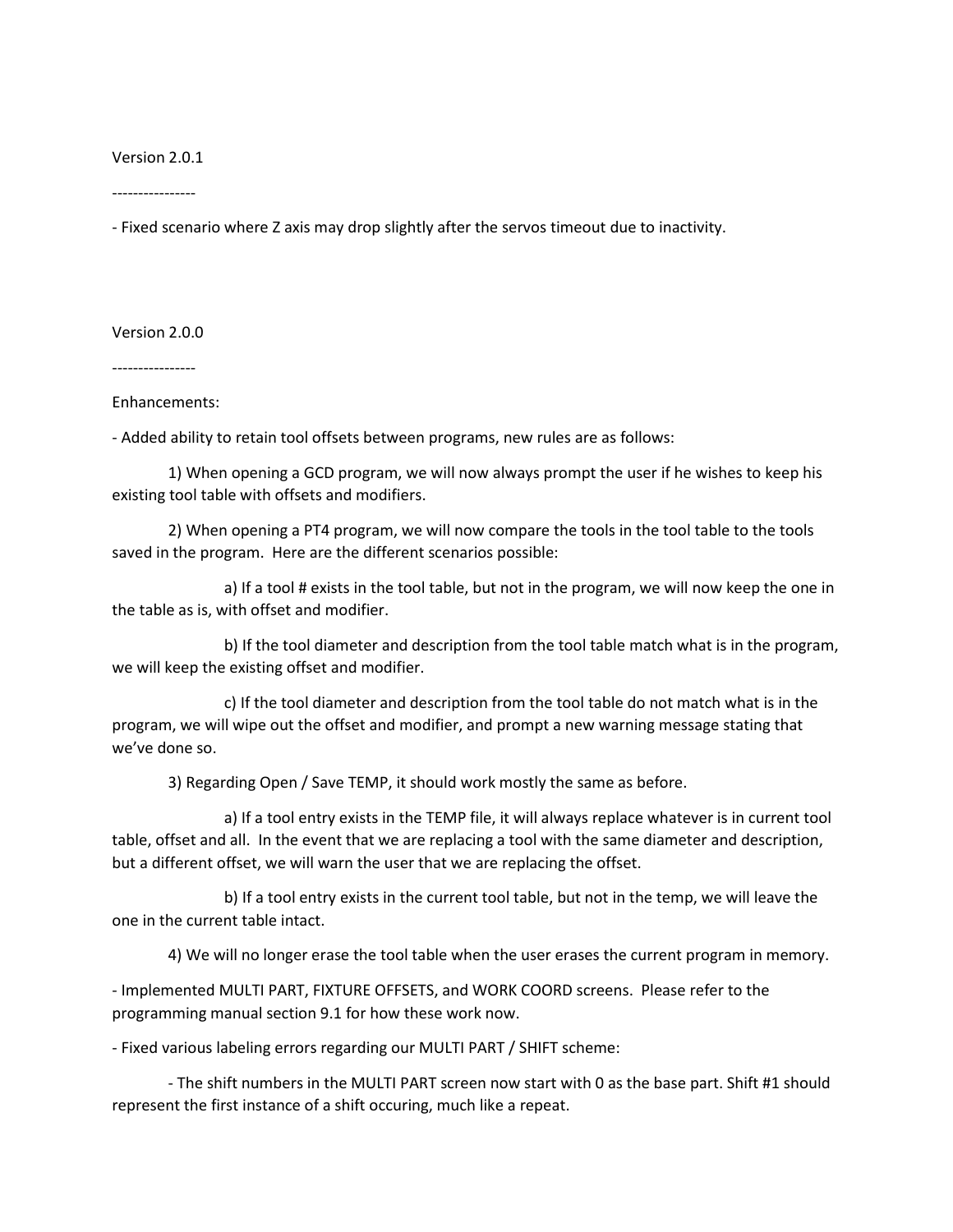- When starting in the middle of a program, it will now prompt for Shift #, as opposed to Fixture

#.

- The top of the RUN screen now displays SHIFT # as opposed to Fixture #.

- Added the ability to program the spindle in reverse for all events. Press the ? soft key while highlighting the RPM prompt.

- Reworked service code 1 and 319, to make it more like the M11 version.

- Added service code 444, as well as crash report software. This will generate a log and be saved within code 1 in the event that the software crashes unexpectedly.

- Code 128 now allows user to switch between inch and metric.

- Code 123 now allows user to load default calibration values for each axis individually.

- Added ability to start at pass # or finish cut for Thread Mill event.

## Fixes:

- Fixed Run mode and Tool Loading mode so that the green tool unclamp button will always work when the door is open.

- Fixed intermittent issue where code 503 would not have the correct default of 500ipm max feedrate.

- Fixed an issue where after tool changes, the Z would not rapid to the correct safety height. Was noticeable when the Z safety was set close to the Z abs 0.

- Fixed an issue where tapping at higher rpm's would intermittently tap at a much smaller depth than what was programmed.

- Fixed Tool Table page such that tool types >= 10 can now be entered.

- Fixed problem with lube pump logic, if running a program that is longer than the cycle time set within code 300, the pump will keep discharging every few seconds after the first discharge.

- Fixed issue with the Load Tools screen flickering if the spindle was turned.

- Fixed offline software to now emulate tool changes when run.

- Fixed offline software where previous versions would always give soft limit errors when attempting to draw a Tool Path.

- Fixed issue where opening a file of the same name would cause the DRO to lose its ABS 0.

- Fixed a scenario where code 300 would remain drawn on top of the screen when user would MODE out.

- Fixed scenario where starting in the middle of a GCD program would cause the Z axis to rapid up to the top limit.